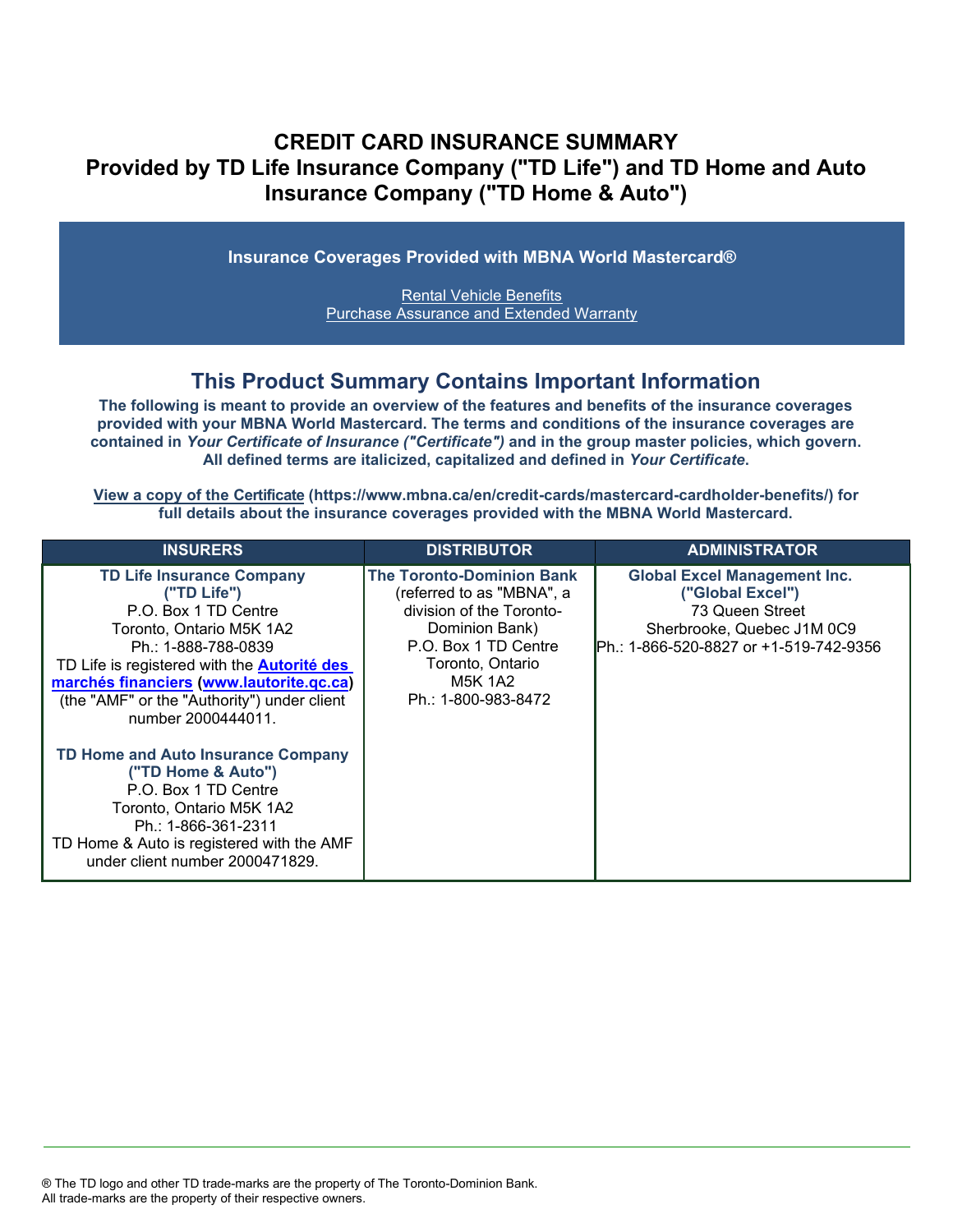## **General Information You Need to Know**

The following is applicable to **all insurance coverages** provided with the MBNA World Mastercard, unless otherwise specified*:*



**Complaint Handling:** For information about our complaint processing policy and where a complaint may be filed, please visit our Customer Service & Problem Resolution page at: **<https://www.tdinsurance.com/customer-service/problem-resolution>**.



**Misrepresentation:** *You* must be accurate and complete in *Your* dealings with the *Insurer* at all times. The *Insurer* will not pay a claim if *You*, any person insured under *Your Certificate* or anyone acting on *Your* behalf makes a misrepresentation, attempts to deceive or mislead the *Insurer*, or makes a fraudulent, false or exaggerated statement or claim.



**Cancellation:** Insurance coverages are considered canceled on the date the credit card account is closed. If, at any time, *You* don't want these insurance coverages, *You* can decide not to use them or contact *Your* credit card provider to apply for a different credit card with alternative insurance coverages.



**Cost:** Your MBNA World Mastercard has an annual fee charged by your credit card provider. No fee will be charged for the insurance coverages provided with the MBNA World Mastercard.



**Claims:** *You* must report *Your* claim to *Our Administrator* by calling +1-519-742-9356 no later than the following time limits after the date the covered event(s) occurred:

- **Rental Vehicle Benefits**
- o Immediately; refer to section General Provisions under "Claims" for full details
- **Purchase Assurance and Extended Warranty Protection** 
	- o 30 days; refer to section General Provisions under "Notice of Claims" for full details

Once *We* have approved the claim, *We* will notify *You* and payment will be made within 60 days. If the claim has been denied, *We* will inform *You* of the claim denial reasons within 60 days. *You* can appeal the decision by submitting new information to *Our Administrator*. For complete details, please see the applicable claims section (as listed above) in *Your Certificate.*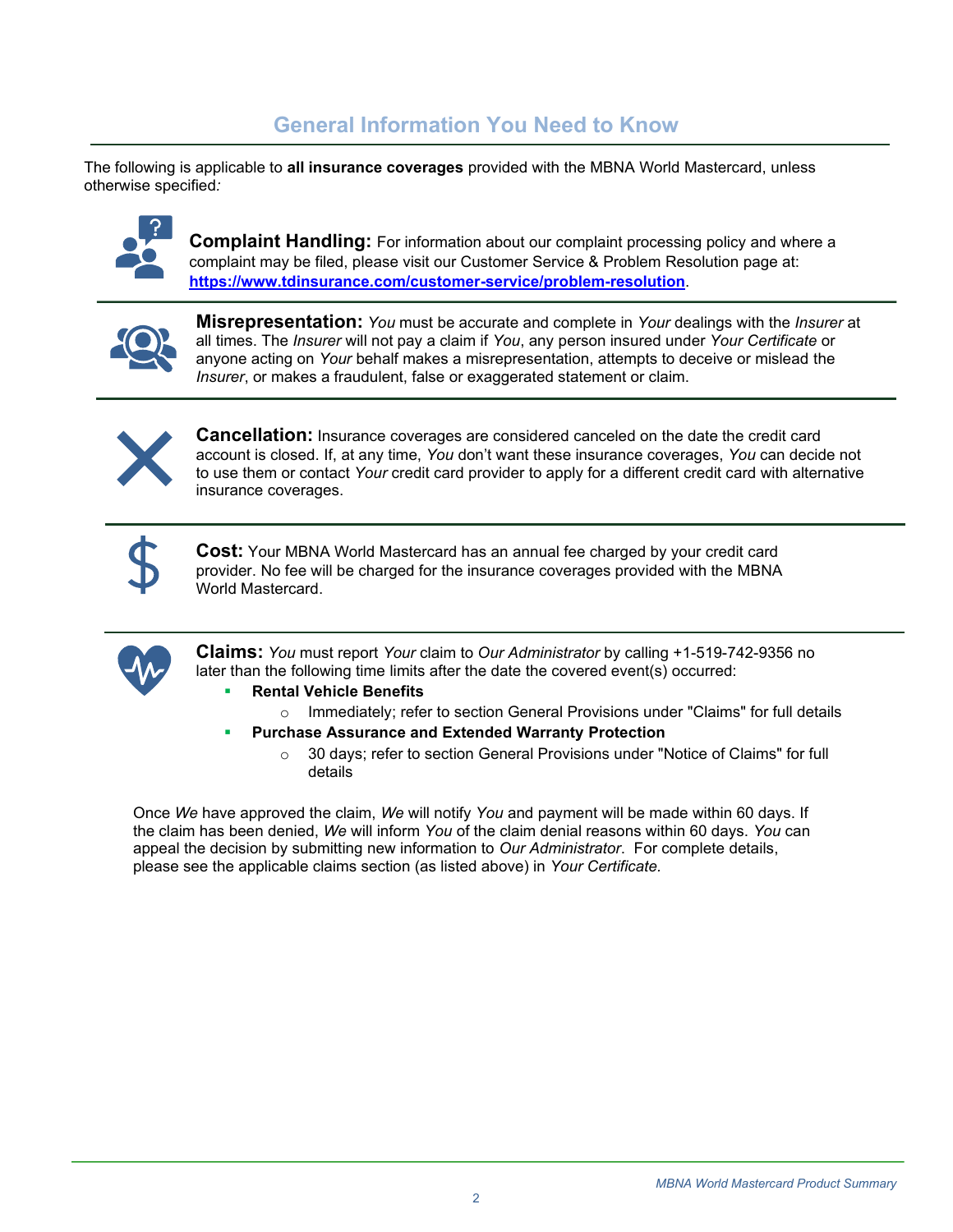# **General Information You Need to Know**

| ۳. | <b>Eligibility:</b>                                       |                                                                                                                                                                                                                                                                                                                                                                                                                                                                                                |                                                                                                                                                                                                                                                             |  |  |
|----|-----------------------------------------------------------|------------------------------------------------------------------------------------------------------------------------------------------------------------------------------------------------------------------------------------------------------------------------------------------------------------------------------------------------------------------------------------------------------------------------------------------------------------------------------------------------|-------------------------------------------------------------------------------------------------------------------------------------------------------------------------------------------------------------------------------------------------------------|--|--|
|    | <b>Benefit</b>                                            | <b>Who is Eligible</b>                                                                                                                                                                                                                                                                                                                                                                                                                                                                         | <b>Additional Eligibility Requirements</b>                                                                                                                                                                                                                  |  |  |
|    | <b>Rental Vehicle Benefits</b>                            | <b>Collision Damage Waiver</b><br><b>Benefits:</b><br><b>Primary Cardholder</b><br><b>Rental Vehicle Accidental</b>                                                                                                                                                                                                                                                                                                                                                                            | Benefits will apply when the<br>u.<br>Cardholder enters into a non-<br>renewable rental agreement<br>for a Rental Vehicle, where                                                                                                                            |  |  |
|    |                                                           | <b>Death and Dismemberment</b><br>(AD&D) Benefits:<br><b>Primary Cardholder</b><br><b>Primary Cardholder's Spouse</b><br><b>Primary Cardholder's</b><br><b>Dependent Children</b><br>parent, parent-in-law, sister or<br>brother while Occupying the<br>Rental Vehicle with the<br>Cardholder<br><b>Rental Vehicle Personal</b><br><b>Effects</b><br><b>Primary Cardholder</b><br><b>Primary Cardholder's Spouse</b><br>children, parent, parent-in-law,<br>sister or brother while travelling | the total period does not<br>exceed thirty-one (31) days<br>(subject to limitations and<br>exclusions)<br>The Rental Vehicle must be<br>ш<br>operated by the Cardholder<br>or another authorized person<br>under the rental agreement                       |  |  |
|    |                                                           | with the Cardholder                                                                                                                                                                                                                                                                                                                                                                                                                                                                            |                                                                                                                                                                                                                                                             |  |  |
|    | <b>Purchase Assurance and</b><br><b>Extended Warranty</b> | <b>Primary Cardholder</b><br><b>Authorized User</b>                                                                                                                                                                                                                                                                                                                                                                                                                                            | When the <i>Insured Person</i><br>٠<br>charges the full cost of<br>covered personal property to<br>the Account; or<br>If the Insured Person<br>purchases a covered<br>personal property using an<br>access cheque issued in<br>connection with the Account. |  |  |

**Note:** For full details, please see the "Eligibility" section and/or the definition of "*Insured Person*" in each *Certificate*.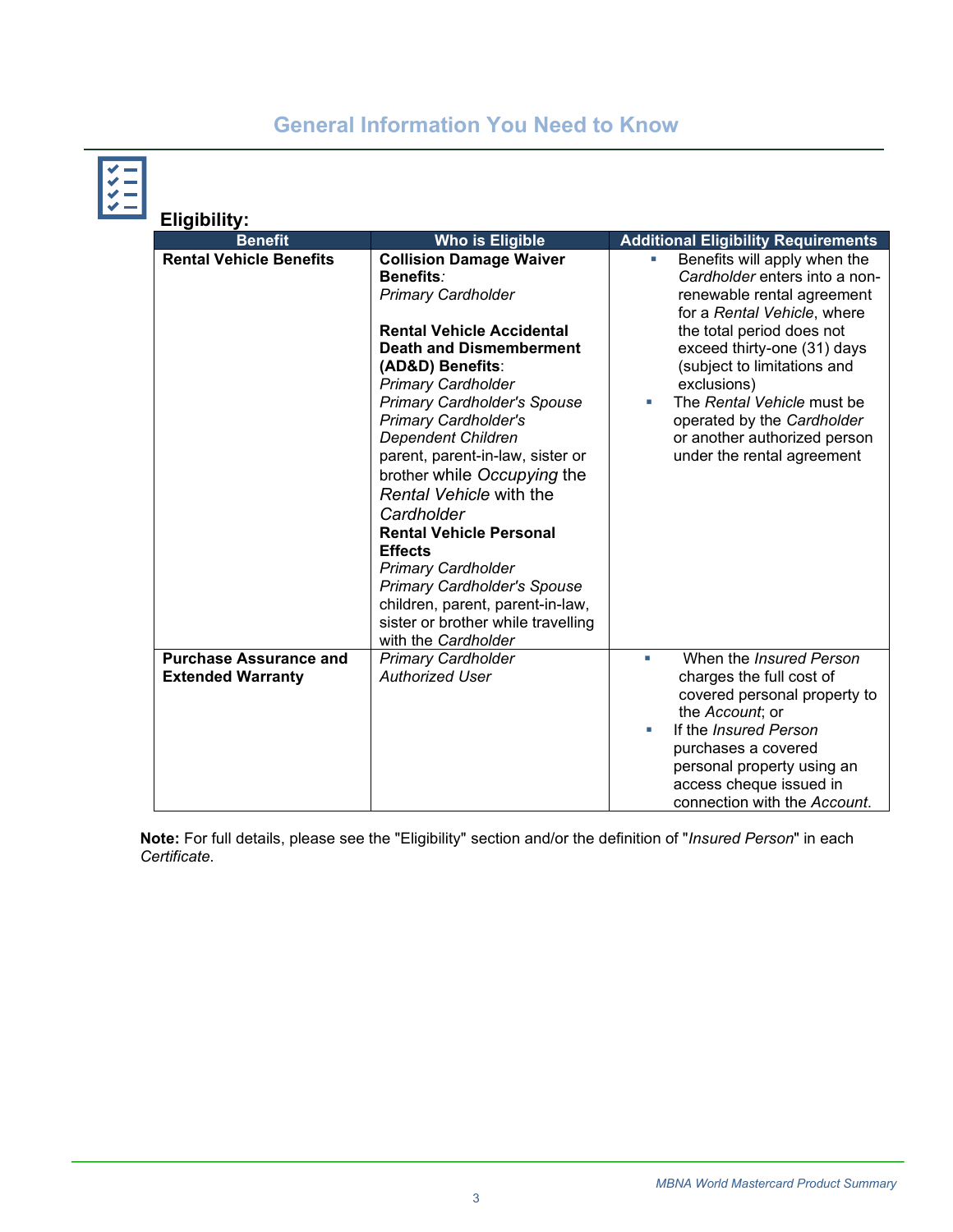## **Rental Vehicle**

<span id="page-3-0"></span>*Issued by TD Home & Auto and TD Life under Group Policy Number TGV009 (the "Policy") to MBNA, a division of The Toronto-Dominion Bank (the "Policyholder"). Global Excel provides Claims and Assistance services under the Group Policy.*

### **What is included in this coverage?**

You are covered for:

Collision Damage Waiver (CDW) Benefits, including:

- 1. Damage to Your Rental Vehicle
- 2. Theft of Your Rental Vehicle or any of its respective parts or accessories
- 3. Rental agency charges for valid loss-of-use while Your Rental Vehicle is being repaired; and
- 4. Reasonable and customary charges for towing your Rental Vehicle to the nearest available facility.

**Note:** This coverage does not provide any form of third party automobile property damage or personal injury liability insurance.

Rental Vehicle Accidental Death and Dismemberment (AD&D): in the event that an *Insured Person* suffers an *Accidental Bodily Injury*.

Rental Vehicle Personal Effects Benefits: in the event of theft or damage to your personal effects while in transit or in any hotel, or other building, en route during a trip with the *Rental Vehicle* for the duration of an eligible rental period.

| <b>Benefit</b>                                                  | <b>Maximum Benefit Payable</b>                                                                                                                                                                                                                                                             |                       |
|-----------------------------------------------------------------|--------------------------------------------------------------------------------------------------------------------------------------------------------------------------------------------------------------------------------------------------------------------------------------------|-----------------------|
| <b>Collision Damage Waiver (CDW)</b>                            | The amount of the benefit payable will equal to the cost of<br>the repair or replacement cost of your Rental Vehicle<br>which has been damaged or stolen, less any amount or<br>portion of the loss assumed, waived or paid by the vehicle<br>agency, the insurer, or third party insurer. |                       |
| <b>Rental Vehicle Accidental Death and</b><br>Dismemberment*    | Cardholder                                                                                                                                                                                                                                                                                 | <b>Insured Person</b> |
| <b>Loss of Life</b><br>$\bullet$                                | \$200,000                                                                                                                                                                                                                                                                                  | \$20,000              |
| <b>Loss of Both Hands and Feet</b><br>$\bullet$                 | \$200,000                                                                                                                                                                                                                                                                                  | \$20,000              |
| Loss of One Foot or One<br>$\bullet$                            |                                                                                                                                                                                                                                                                                            |                       |
| Hand and the Entire Sight of                                    | \$200,000                                                                                                                                                                                                                                                                                  | \$20,000              |
| Loss of Entire Sight of Both<br>$\bullet$                       | \$200,000                                                                                                                                                                                                                                                                                  | \$20,000              |
| Loss of One Hand and One<br>٠                                   | \$200,000                                                                                                                                                                                                                                                                                  | \$20,000              |
| <b>Loss of Speech and Hearing</b><br>$\bullet$                  | \$200,000                                                                                                                                                                                                                                                                                  | \$20,000              |
| Loss of One Hand or One<br>$\bullet$                            | \$100,000                                                                                                                                                                                                                                                                                  | \$10,000              |
| Loss of Entire Sight in One<br>٠                                | \$100,000                                                                                                                                                                                                                                                                                  | \$10,000              |
| Loss of Speech<br>$\bullet$                                     | \$100,000                                                                                                                                                                                                                                                                                  | \$10,000              |
| Loss of Hearing<br>$\bullet$                                    | \$100,000                                                                                                                                                                                                                                                                                  | \$10,000              |
| Loss of Thumb and Index<br>$\bullet$<br>Finger on the Same Hand | \$50,000                                                                                                                                                                                                                                                                                   | \$5,000               |
| <b>Rental Vehicle Personal Effects Benefits</b>                 | The maximum coverage during the rental period is \$1000<br>for each Insured Person. The total benefits during each<br>rental period is limited to \$2000 per Account.                                                                                                                      |                       |

### **What are the benefits?**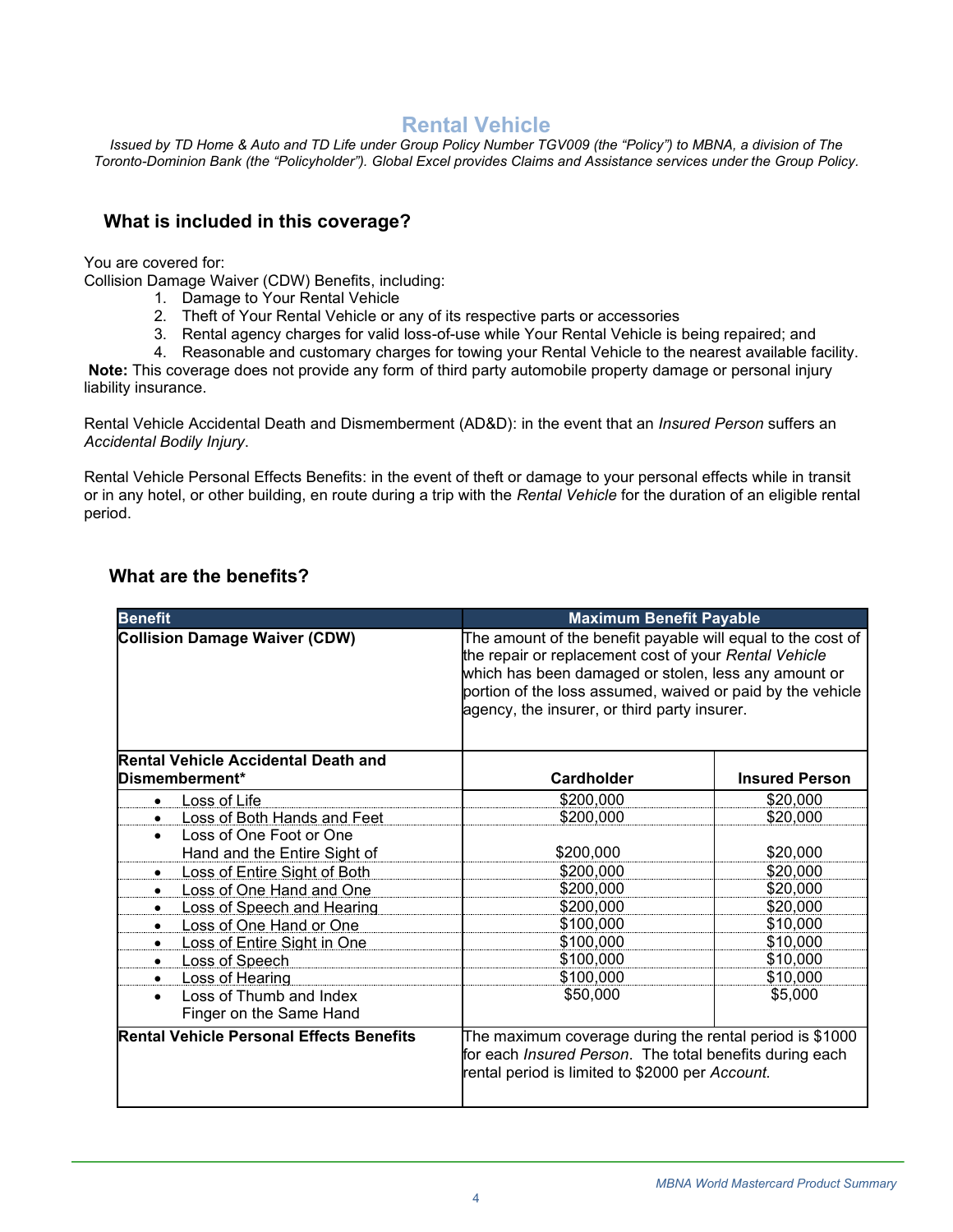**\*Note:** This coverage does not provide any form third party automobile property damage or personal injury liability insurance. The maximum total benefit payable, per Account, for any one accident is \$300,000.

### **What are the limitations and exclusions?**

This insurance contains limitations and exclusions. *We* will not pay benefits if a claim is directly or indirectly a result of one or more of the following:

- **Damage**
- Violation of Rental Agreement
- **Intentional Acts**
- Intoxication
- **Disease**
- **Medical Complications**
- **Drugs or Poison**
- **■** Illegal Trade
- Criminal Offence
- **Off-road Operation**
- War or Insurrection
- **Confiscation**
- Seizure or Destruction
- **Suicide**

#### **Collision Damage Waiver**

This insurance contains limitations and exclusions.

- *You* must decline the collision damage waiver benefits offered by the car rental agency. If such coverage is not available from the car rental agency, then Collision Damage Waiver benefits will not be available under this *Certificate*.
- The lifetime benefits have a cumulative limit of \$65,000 per *Accoun*t.
- This coverage does not apply to Rental Vehicles rented for a period exceeding thirty-one (31) days.
- This coverage will not pay for cost of any insurance offered by or purchased through the car rental agency, even if it is mandatory or included in the cost of the rental.
	- Vehicles not included are:
		- o Vans,
		- o Trucks,
		- o Campers or trailers,
		- o Off-road vehicles,
		- o Motorcycles, mopeds or motorbikes,
		- o Expensive or exotic vehicles, antique vehicles
		- o Recreational vehicles,
		- o Leased vehicles.

#### **Rental Vehicle Personal Effects**

This insurance contains limitations and exclusions. It does not include money, bullion, banknotes, securities, other numismatic property, tickets or documents. Computers, software and cellular telephones are not covered. Benefits will not be paid if loss results from *Mysterious Disappearance*.

For complete details, please see Part 1 – Rental Vehicle Benefits Certificate of Insurance section in *Your Certificate.*